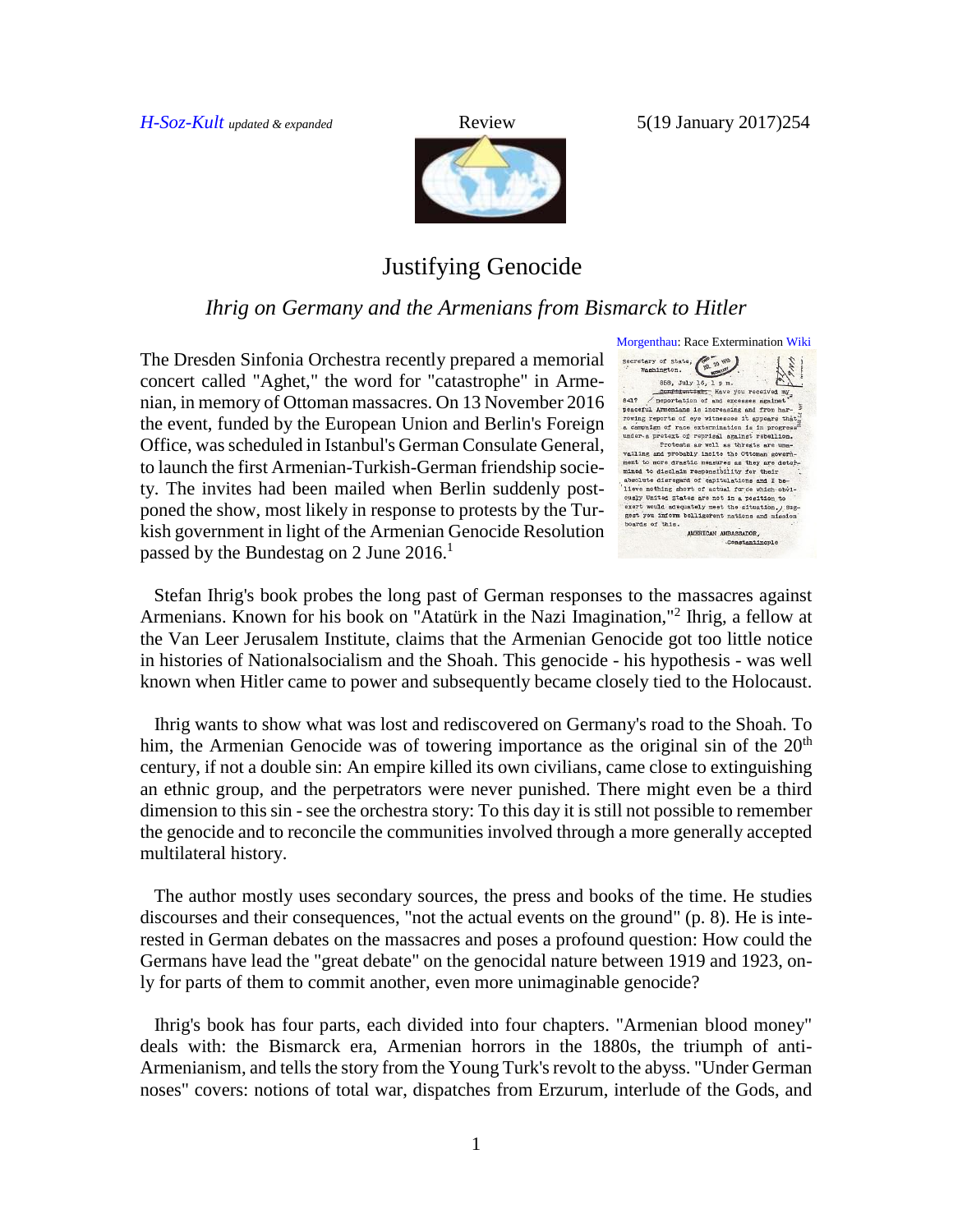what Germans could have known. "Debating genocide" weighs: war crimes, guilt and whitewashing, a 1921 murder, and the win of justifications. "The Nazis and the Armenian Genocide" contains: the racial debate, the Nazis and New Turkey, the missing smoking gun, and Armenian writings on the wall.

 Some key results (pp. 356-358) can be summarized in the following four paragraphs. Until Hitler's reign, the Armenian Genocide was the biggest modern murder of an ethnic group. But its presence in German debates made such a murder more conceivable. Largely, the German nationalist press justified the dehumanization of Armenians as a "national or racial group" in the 1920s. Nationalist papers looked at the genocide chiefly through anti-Semitic lenses. Radical ethnic engineering, however, was not something that the Nazis had to study abroad. It had long been established in the racialist thought all around them.

There were parallels between the Armenian and Jewish genocides: Killings took place under the cover of a world war, away from population centers and after the target population had been removed from their places of mixed residence. Deportation was part of the extermination as death by expulsion was an element of ethnic restructuring schemes. "Vacated" properties were given to members of the main ethnic group in form of organized





robbery. Physical violence was prepared through an anti-minority discourse that branded the group as the "other" who allegedly had threatened the very survival of the state from within by their existence.

 Ihrig also mentions striking differences, for instance that some Armenian women and children were taken away to be "Turkified," converted and used as additional wives instead of being killed, though a larger number were slain. Thus, no Holocaust without the Armenian Genocide? No, says Ihrig. Although the two events happened a "mere 20 years apart," one cannot know what would have happened without the example of the Armenian Genocide, even though the Nazi Jew hatred inherently tilted to very violent ends.

 However, for Ihrig the two genocides were intimately and directly linked. The first one caused an enormous "motivation" as identified in the Nazi discourse of new Turkey in the interwar era and by a lack of a general deterrent, intervention against, and punishment of the real perpetrators. Has the world done enough to deter states from butchering civilians after World War II? [No, look at Syria's Aleppo or Dair az-Zur 100 years ago and now.]

 The greater theme in Ihrig's question is how European, and later American powers dealt with minorities and reforms in the Mideast, especially in the Ottoman Empire and its successor states. There are patterns for Jews, Christians and all the others who resisted Islamization. Westerners created policies toward non-Muslim minorities to enhance their stance and to secure their sway.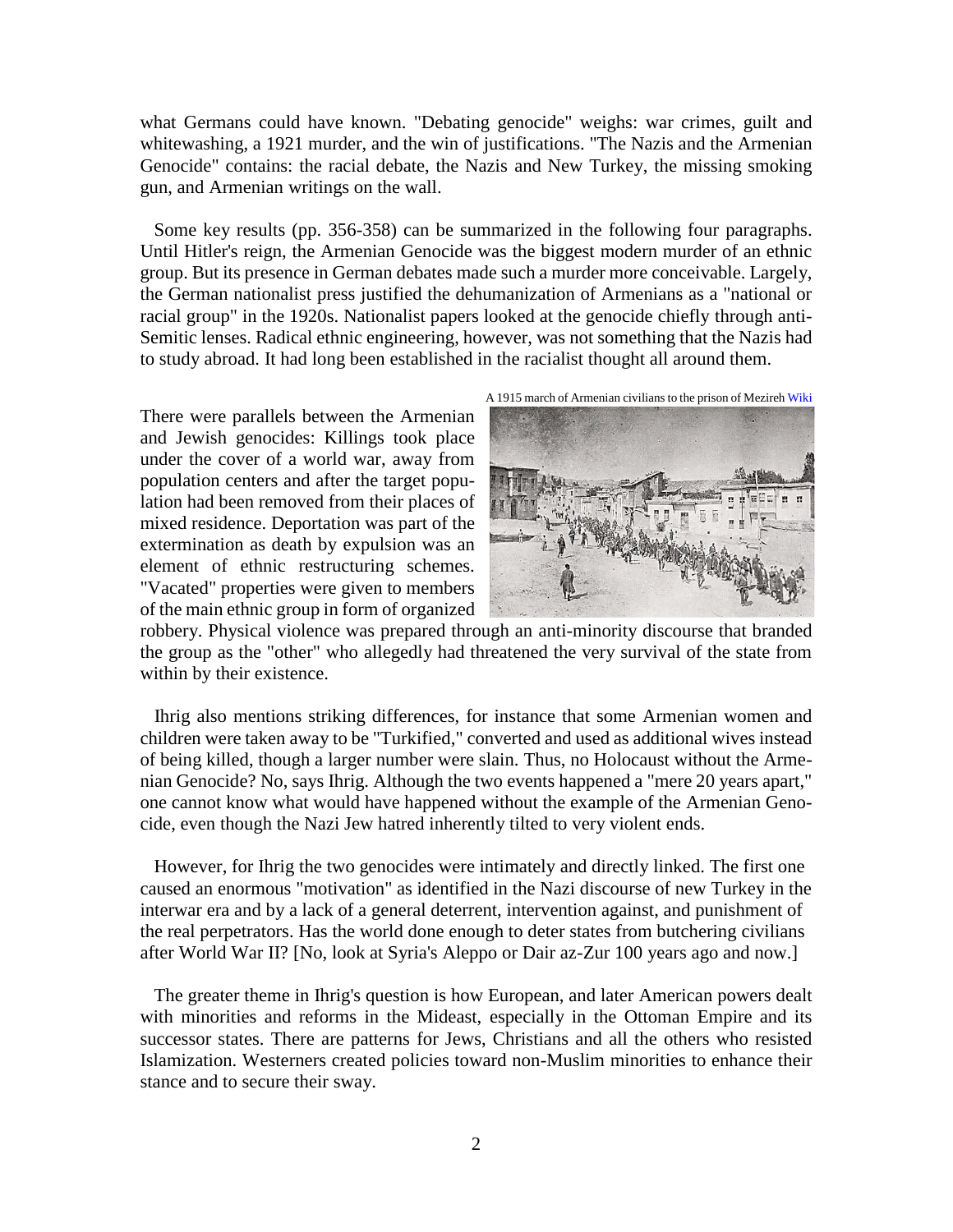During his research, Ihrig must have read interwar texts on Berlin's Mideastern or Islam policy. Still, in his book he often leaves out these German policies, though their results backed the deadly anti-minority ideologies and formed half of the story. Just think of the Tanzimat reforms in 1839, 1856 and 1876; the Kaiser's jihad plot, the German-Ottoman jihadization of Islamism; German pushes for jihad against enemy powers in their colonies which turned into the lethal persecution of local non-Muslim civilians; the deployment of German experts, weapons and media for Muslim brotherhoods; false news on a "revolt by all Armenians;" Berlin's advice to take Armenian families hostage; the attempted genocide against Palestine's Jews; the Ottoman Balfour Declaration; the renewed pact between Nazis and Islamists; genocidal plans or deeds against Mideastern Jews; and Armenians in occupied Soviet regions.<sup>3</sup>

 This book does not aim to uncover some intentions of central political actors as one might gain by analyzing primary sources first, then comparing them with published sources and synoptically weighing historical results. The realities of discursive narratives can be very different from the hidden intent. Ihrig complains about the absence of the Armenian genocide in books on Nationalsocialism and the Holocaust. But he overlooks many scholarly publications on Islamism and genocide since Wilhelm II or on the Nationalsocialists and Islamists which explore the motives to kill and the ideologies behind genocides. As already mentioned, Ihrig aptly describes the "great Armenian Genocide debate" between 1919 and 1923 in Germany. But he could also have analyzed the "pre-debate" on "future killings" between 1894 and 1914.

 From the Mideast German clerics sent letters to the press on observations of "Armenian horrors" from 1894 to 1896. The Schleswig-Holsteinischer Sonntagsbote showed their pattern: men were disarmed, killed, also by Kurds; women and children were taken away, then separated, soon sold or starved; many properties were confiscated; the Berlin pact of 1878 offered no help.<sup>4</sup> A decade later, the Kaiser visited Istanbul. In 1908<sup>5</sup> he knew that asking Istanbul for jihad in an upcoming European war might endanger the minorities





living under the Ottomans. Shortly before World War One emerged another part of the mentioned "pre-debate" on "future killings" in the dispute<sup>6</sup> between the Islam scholars Carl Heinrich Becker and Snouck Hurgronje: on lethal dangers for non-Muslims, the Christians and Jews, when demanding an Ottoman jihad. A sponsor thereof, the Kaiser, knew grave risks of an axis with the Young Turks and their jihad against "infidel" Ottoman minorities. Identifying key results and ideologies, in the post-debates on killings a witness of that drive against Armenians, Max von Scheubner-Richter, fully blamed "Islamism and Turkism." 7

 Also, "Völkermord" comprises a plural, murder of peoples (p. 9), not only "Vernichtung eines Volkes." Genocide was rarely the murder of a "nation," - a term which has more a Western, but not so deeply rooted Mideastern meaning - rather of ethno-religious groups. Both world wars carried multiple genocides or "Völkermorde." In 1915 culprits claimed more religious supremacy, in 1941 more racialist supremacy. Each was driven by different but compatible totalitarian ideologies that grew out of various cultures.